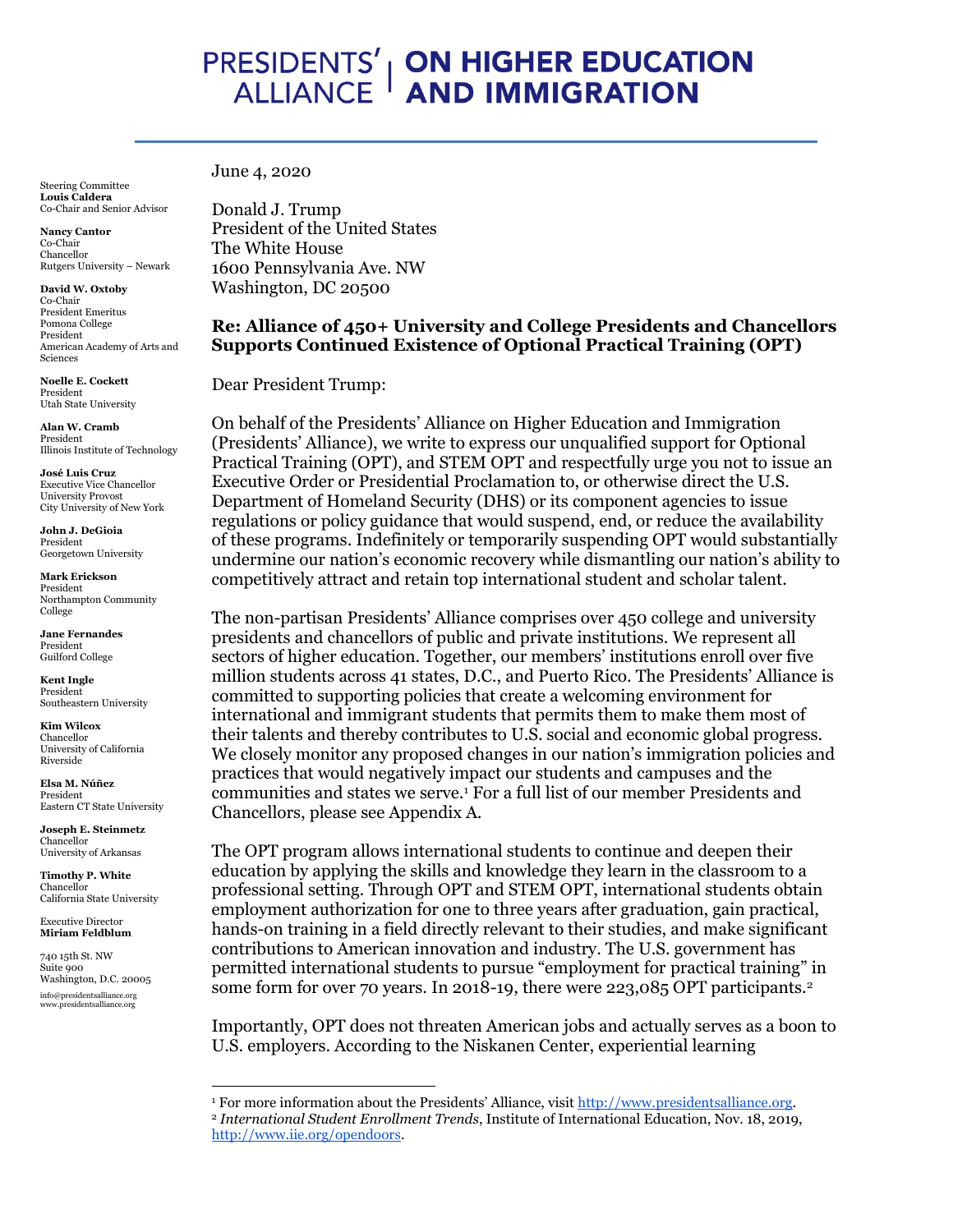opportunities like OPT lead to increased innovation and higher average earnings, without costing U.S. workers their jobs or decreasing U.S. worker wages.<sup>3</sup> A National Foundation for American Policy study focused on STEM employment found no evidence that OPT participation reduces job opportunities for U.S. workers.<sup>4</sup> Critically, the report also demonstrated that unemployment rates are actually *lower* in fields with large numbers of OPT participants.<sup>5</sup> Moreover, international students and their families contributed nearly \$41 billion and more than 458,000 jobs to the U.S. economy during the 2018-2019 academic year, making international education the fifth largest U.S. services export.<sup>6</sup> A report by the Business Roundtable found that scaling back OPT would result in an increase in unemployment, leading to a total loss of 443,000 jobs, including 255,000 fewer jobs for native-born U.S. workers by 2028.<sup>7</sup> OPT students, particularly those enrolled in STEM OPT, also participate on the front lines in COVID-19-related fields, including medicine, healthcare, and vaccine research. That such individuals are an integral part of our pandemic response capabilities makes this the wrong time to suspend or reduce the availability of OPT.

The consequences of ending OPT for students, U.S. higher education, and the economy will be severe. If the United States wants to remain competitive and attractive for the world's brightest minds and many of its future entrepreneurs, doctors, and scientists, we must preserve OPT as a critical part of encouraging international students to invest their education with us. International students increasingly view this type of educational work-based experience as critical to their degree program, and practical training is an important factor in deciding where to pursue study outside their home country. Surveys from the past four years indicate that 73 percent of international students and alumni consider the ability to gain U.S. work experience "very important" when deciding to study in the United States, and 62 percent of prospective students consider the ability to work in the country after graduation as very important.<sup>8</sup> Many foreign STEM students pursue OPT opportunities in medical and scientific research, sustaining the U.S. as a global leader in these areas. Moreover, competing countries such as Canada, Australia, and China all offer experiential learning and post-graduation employment programs.

We thank you for your great support for America's colleges and universities. We respectfully request that you safeguard the future of international education in America and its contributions to critical research and the U.S. economy by making clear that international students and scholars are welcomed here, their talent and contributions are valued, and that OPT and STEM OPT will be protected.

Our Alliance stands ready to assist or provide additional information for consideration of these matters. If you would like to follow up, please contact Miriam Feldblum at [miriam@presidentsalliance.org.](mailto:miriam@presidentsalliance.org)

<sup>3</sup> Jeremy L. Neufeld, *Optional Practical Training (OPT) and International Students After Graduation,* Niskanen Center, March 2019[, https://www.niskanencenter.org/wp-content/uploads/old\\_uploads/2019/03/OPT.pdf.](https://www.niskanencenter.org/wp-content/uploads/old_uploads/2019/03/OPT.pdf) <sup>4</sup> Madeline Zavondy, *International Students, STEM OPT and the U.S. STEM Workforce, National Foundation for American Policy*, March 2019, [https://nfap.com/wp-content/uploads/2019/03/International-Students-STEM-OPT-](https://nfap.com/wp-content/uploads/2019/03/International-Students-STEM-OPT-And-The-US-STEM-Workforce.NFAP-Policy-Brief.March-2019.pdf)[And-The-US-STEM-Workforce.NFAP-Policy-Brief.March-2019.pdf.](https://nfap.com/wp-content/uploads/2019/03/International-Students-STEM-OPT-And-The-US-STEM-Workforce.NFAP-Policy-Brief.March-2019.pdf)  <sup>5</sup> *Id.*

<sup>6</sup> *NAFSA International Student Economic Value Tool*, NAFSA, 2018, [https://www.nafsa.org/policy-and](https://www.nafsa.org/policy-and-advocacy/policy-resources/nafsa-international-student-economic-value-tool-v2#trends_reports)[advocacy/policy-resources/nafsa-international-student-economic-value-tool-v2#trends\\_reports.](https://www.nafsa.org/policy-and-advocacy/policy-resources/nafsa-international-student-economic-value-tool-v2#trends_reports)

<sup>7</sup> *The Economic Impact of Curbing the Optional Practical Training Program, Business Roundtable*, Dec. 2018, [https://www.businessroundtable.org/policy-perspectives/immigration/economic-impact-curbing-optional-practical](https://www.businessroundtable.org/policy-perspectives/immigration/economic-impact-curbing-optional-practical-training-program)[training-program.](https://www.businessroundtable.org/policy-perspectives/immigration/economic-impact-curbing-optional-practical-training-program)

<sup>8</sup> Bryce Loo et al., *Career Expectations, Experiences, and Outcomes of U.S.-Educated International Students: What We Learned*, WES, Oct. 21, 2017[, https://wenr.wes.org/2017/10/career-expectations-experiences-and-outcomes-of](https://wenr.wes.org/2017/10/career-expectations-experiences-and-outcomes-of-u-s-educated-international-students-what-we-learned)[u-s-educated-international-students-what-we-learned;](https://wenr.wes.org/2017/10/career-expectations-experiences-and-outcomes-of-u-s-educated-international-students-what-we-learned) Carmen Neghina, *International students' changing perceptions of the U.S.*, studyportals, 2017[, https://studyportals.com/blog/one-year-later-international-students](https://studyportals.com/blog/one-year-later-international-students-changing-perceptions-of-the-u-s/)[changing-perceptions-of-the-u-s/.](https://studyportals.com/blog/one-year-later-international-students-changing-perceptions-of-the-u-s/)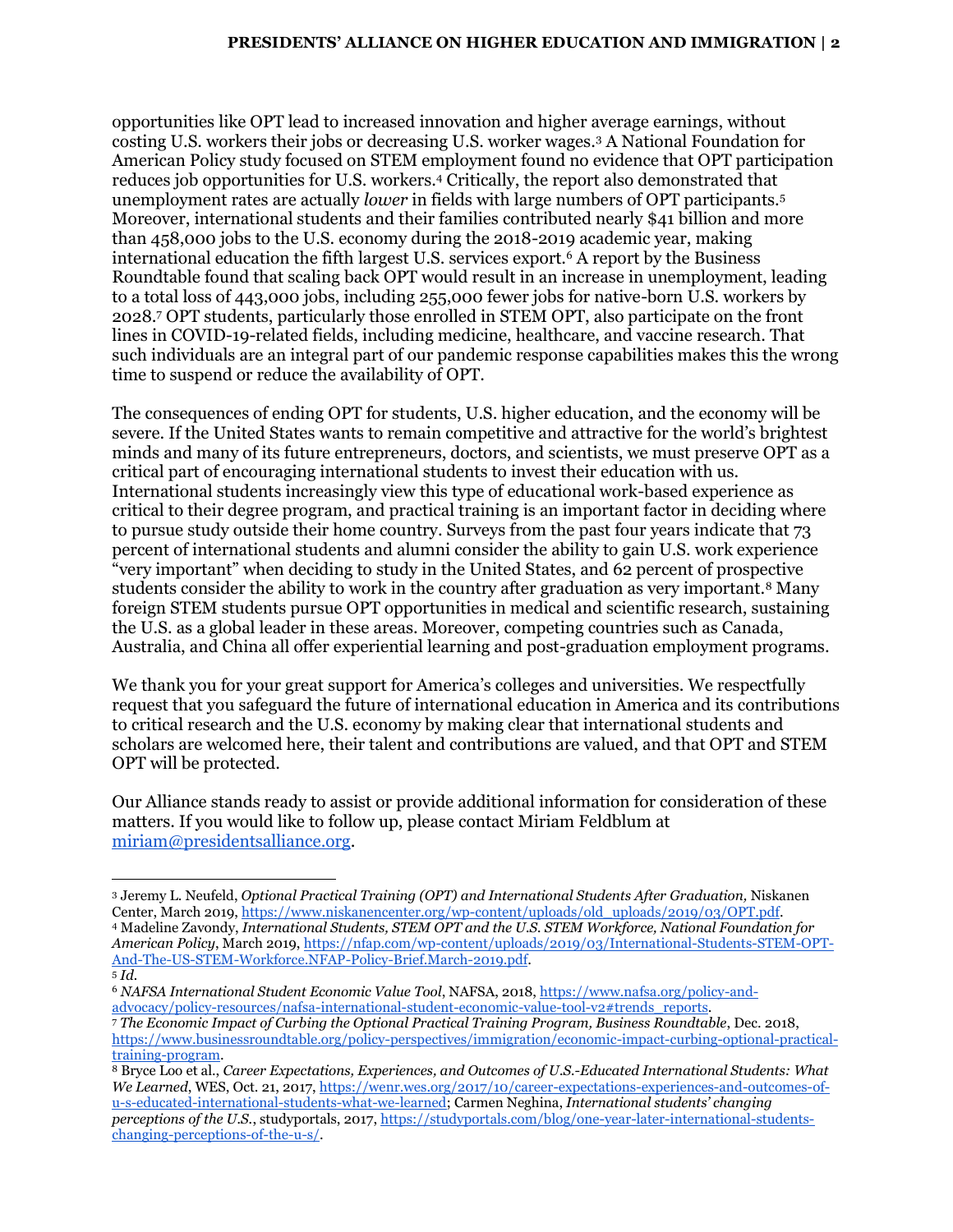Sincerely,

Uisian FileU

**Miriam Feldblum** Executive Director Presidents' Alliance on Higher Education and Immigration

**Louis Caldera** Co-chair, Steering Committee Presidents' Alliance on Higher Education and Immigration Former President, The University of New Mexico

**Cc:**

**Mark Meadows**, Assistant to the President and Chief of Staff [\(Mark.R.Meadows@who.eop.gov\)](mailto:Mark.R.Meadows@who.eop.gov)

**Brooke Rollins**, Acting Assistant to the President for Domestic Policy and Director of Domestic Policy Council [\(Brooke.L.Rollins@who.eop.gov\)](mailto:Brooke.L.Rollins@who.eop.gov)

**Jared Kushner**, Assistant to the President, Director of Office of American Innovation, and Senior Advisor for Office of the Chief of Staff [\(jared.c.kushner@who.eop.gov\)](mailto:jared.c.kushner@who.eop.gov)

**Larry Kudlow**, Assistant to the President for Economic Policy and Director for National Economic Council [\(Lawrence.A.Kudlow@who.eop.gov\)](mailto:Lawrence.A.Kudlow@who.eop.gov)

**Chad Wolf**, Acting Secretary of Homeland Security [\(chad.wolf@hq.dhs.gov\)](mailto:chad.wolf@hq.dhs.gov)

**Brandon Wales**, Deputy Chief of Staff (Policy) for Office of the Chief of Staff, DHS, [\(brandon.wales@dhs.gov\)](mailto:brandon.wales@dhs.gov)

**Karinda Washington**, Chief of Staff for Office of Partnership and Engagement, Department of Homeland Security [\(Karinda.Washington@hq.dhs.gov\)](mailto:Karinda.Washington@hq.dhs.gov)

**Mike Pompeo**, Secretary of State [\(greenelb@state.gov\)](mailto:greenelb@state.gov)

**Richard Buangan**, Executive Assistant for Office of the Secretary, Department of State: [\(buanganrl@state.gov\)](mailto:buanganrl@state.gov)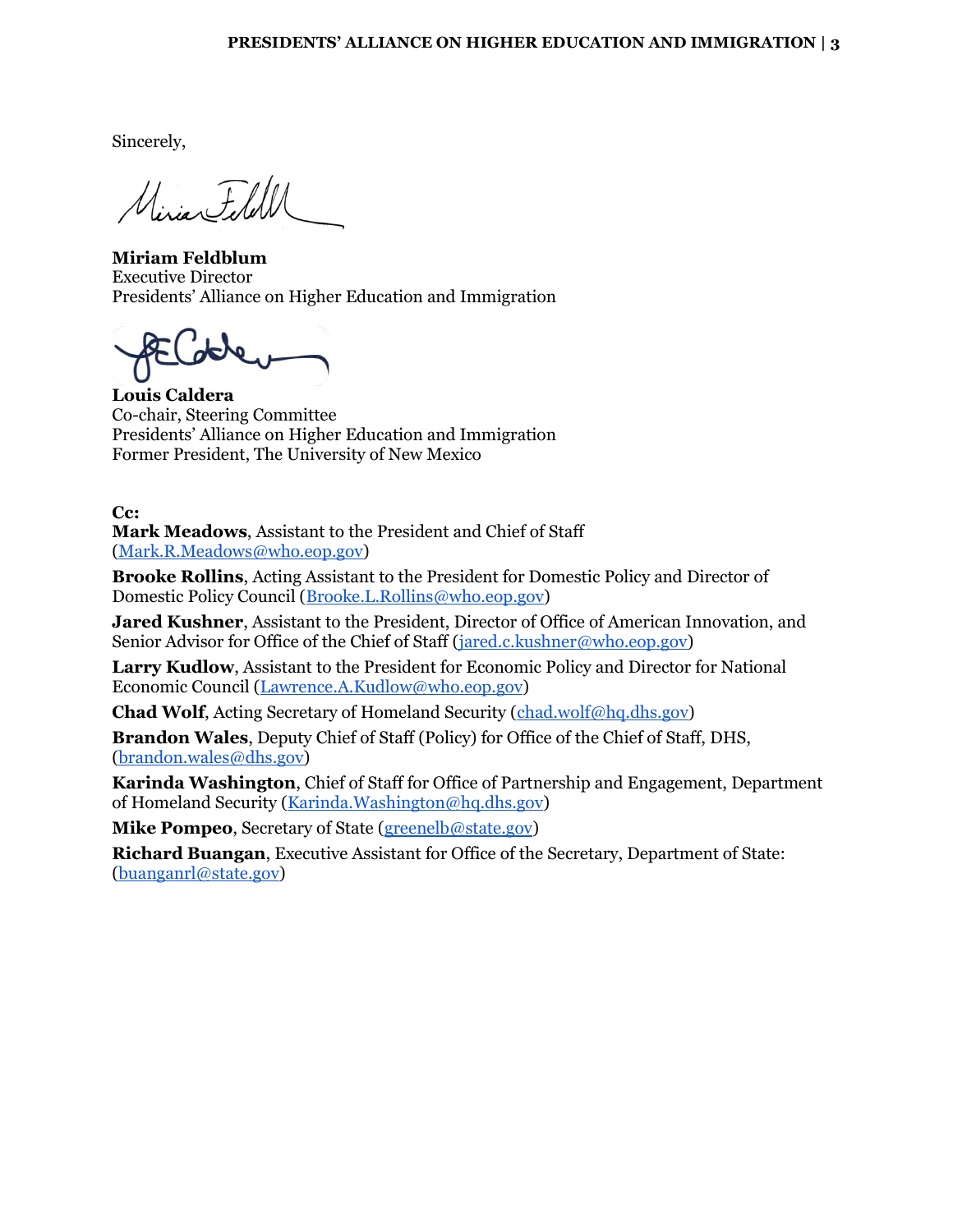## **APPENDIX A - List of Presidents' Alliance Members**

Kumud Acharya, *Interim President, Desert Research Institute, Reno, Las Vegas, NV* Jonathan Alger, *President, James Madison University, Harrisonburg, VA* Tony Allen, *President, Delaware State University, Dover, DE* Barbara K. Altmann, *President, Franklin & Marshall College, Lancaster, PA* Chuck Ambrose, *President, University of Central Missouri, Warrensburg, MO* Michael Amiridis, *Chancellor, University of Illinois at Chicago, Chicago, IL* Teresa Amott, *President, Knox College, Galesburg, IL* Michelle J. Anderson, *President, Brooklyn College, Brooklyn, NY* David Angel, *President, Clark University, Worcester, MA* Jeffrey Armstrong, *President, California Polytechnic State University, San Luis Obispo, CA* Virginia Arthur, *President, Metropolitan State University, Saint Paul, MN* Ken Atwater, *President, Hillsborough Community College, Tampa, FL* Lawrence S. Bacow, *President, Harvard University, Cambridge, MA* Steven Bahls, *President, Augustana College, Rock Island, IL* Rick Bailey, *President, Northern New Mexico College, El Rito, NM* Robert Barchi, *President, Rutgers, The State University of New Jersey, New Brunswick, NJ* Bruce Baron, *Chancellor, San Bernardino Community College District, San Bernardino, CA* Denise Battles, *President, SUNY Geneseo, Geneseo, NY* Michael Beals, *President, Vanguard University, Costa Mesa, CA* Irma Becerra, *President, Marymount University, Arlington, VA* Erika Beck, *President, CSU Channel Islands, Camarillo, CA* Sian Beilock, *President, Barnard College, New York City, NY* Allan Belton, *President, Pacific Lutheran University, Tacoma, WA* Hubert Benitez, *President & CEO, Saint Luke's College of Health Sciences, Kansas City, MO* Joanne Berger-Sweeney, *President, Trinity College, Hartford, CT* Katherine Bergeron, *President, Connecticut College, New London, CT* Joe Bertolino, *President, Southern Connecticut State University, New Haven, CT* Carrie Besnette Hauser, *President, Colorado Mountain College, Glenwood Springs, CO* Mickey Best, *President, New Mexico State University - Grants Campus, Grants, NM* David Beyer, *President, Everett Community College, Everett, WA* Scott Bierman, *President, Beloit College, Beloit, WI* Audrey Bilger, *President, Reed College, Portland, OR* James Birge, *President, Massachusetts College of Liberal Arts, North Adams, MA* Erik Bitterbaum, *President, SUNY Cortland, Cortland, NY*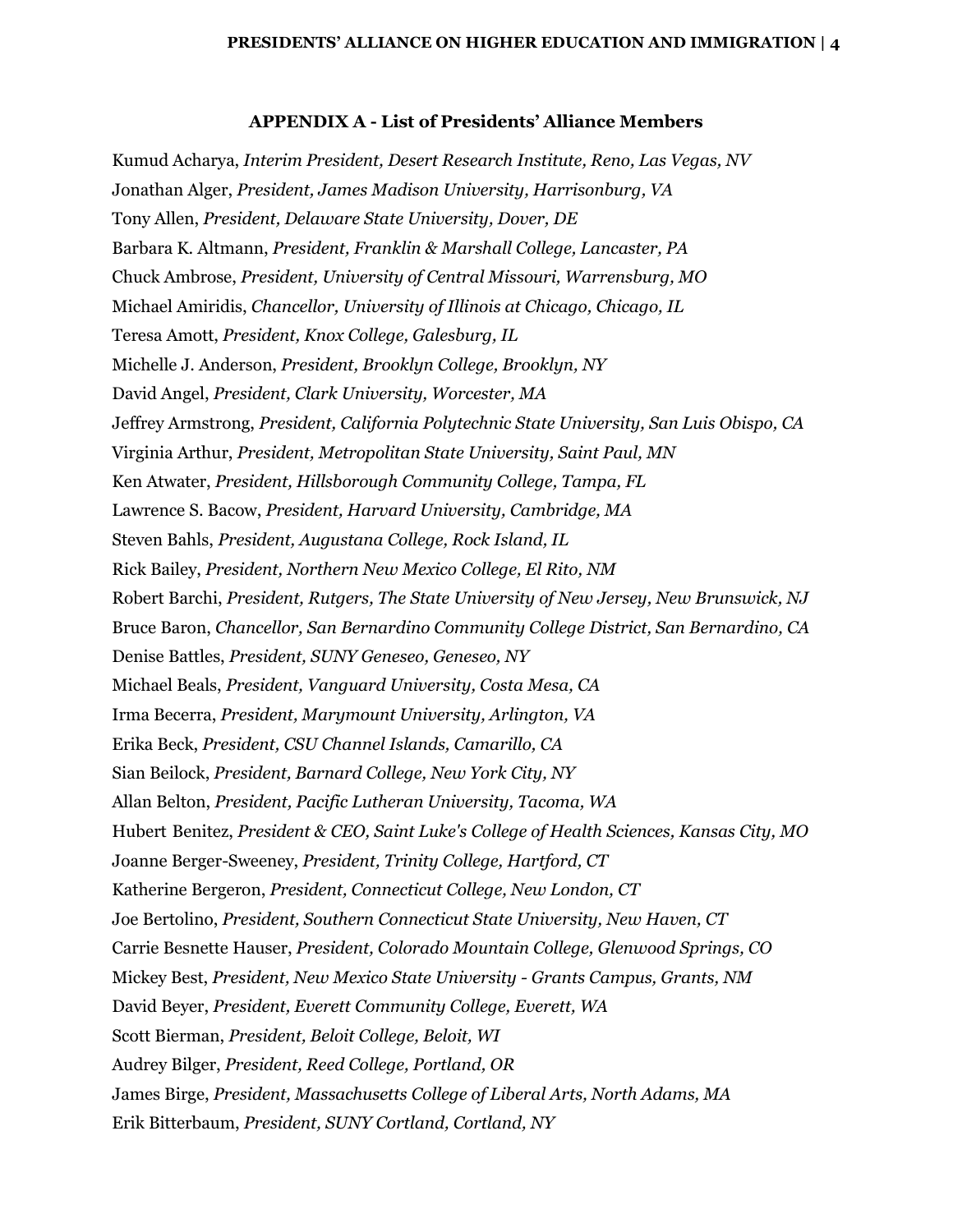Anne Blackhurst, *President, Minnesota State University, Moorhead, Moorhead, MN* Gene Block, *Chancellor, University of California, Los Angeles, Los Angeles, CA* Lee C. Bollinger, *President, Columbia University in the City of New York, New York, NY* Sarah Bolton, *President, The College of Wooster, Wooster, OH* Connie Ledoux Book, *President, Elon University, Elon, NC* Dan Boone, *President, Trevecca Nazarene University, Nashville, TN* Philip Boroughs, *President, College of the Holy Cross, Worcester, MA* Nathan Bostrom, *Interim Chancellor, University of California - Merced, Merced, CA* Leon Botstein, *President, Bard College, Annandale-On-Hudson, NY* Elizabeth Bradley, *President, Vassar College, Poughkeepsie, NY* Jonathan Brand, *President, Cornell College, Mount Vernon, IA* Derek Brandes, *President, Walla Walla Community College, Walla Walla, WA* John Bravman, *President, Bucknell University, Lewisburg, PA* Michael Brawer, *Chief Executive Officer, Association of Florida Colleges, Tallahassee, FL* George Bridges, *President, The Evergreen State College, Olympia, WA* Robert Brown, *President, Boston University, Boston, MA* Leslie Bruce, *Chancellor, The Alamo Colleges, San Antonio, TX* Brian Bruess, *President, St. Norbert College, DePere, WI* Yocasta Brugal, *President, San Juan Bautista School of Medicine, Caguas, PR* Bernard Bull, *President, Goddard College, Plainfield, VT* Mark Burstein, *President, Lawrence University, Appleton, WI* Sylvia Burwell, *President, American University, Washington, D.C.* Alison Byerly, *President, Lafayette College, Easton, PA* Carlos Campos, *President, Ashland University, Ashland, OH* Nancy Cantor, *Chancellor, Rutgers University-Newark, Newark, NJ* Christopher Capuano, *President, Fairleigh Dickinson University, Teaneck, NJ* Robert Caret, *Chancellor, University System of Maryland, Baltimore, MD* Seamus Carey, *President, Transylvania University, Lexington, KY* David Carlisle, *President & CEO, Charles R.D. Drew University of Medicine and Science, Los Angeles, CA* Donna Carroll, *President, Dominican University, River Forest, IL* Garrey Carruthers, *Chancellor, New Mexico State University, Las Cruces, NM* Frank Casale, *President, St. Thomas University, Miami Gardens, FL* Kimberly Cassidy, *President, Bryn Mawr College, Bryn Mawr, PA* Joseph Castleberry, *President, Northwest University, Kirkland, WA*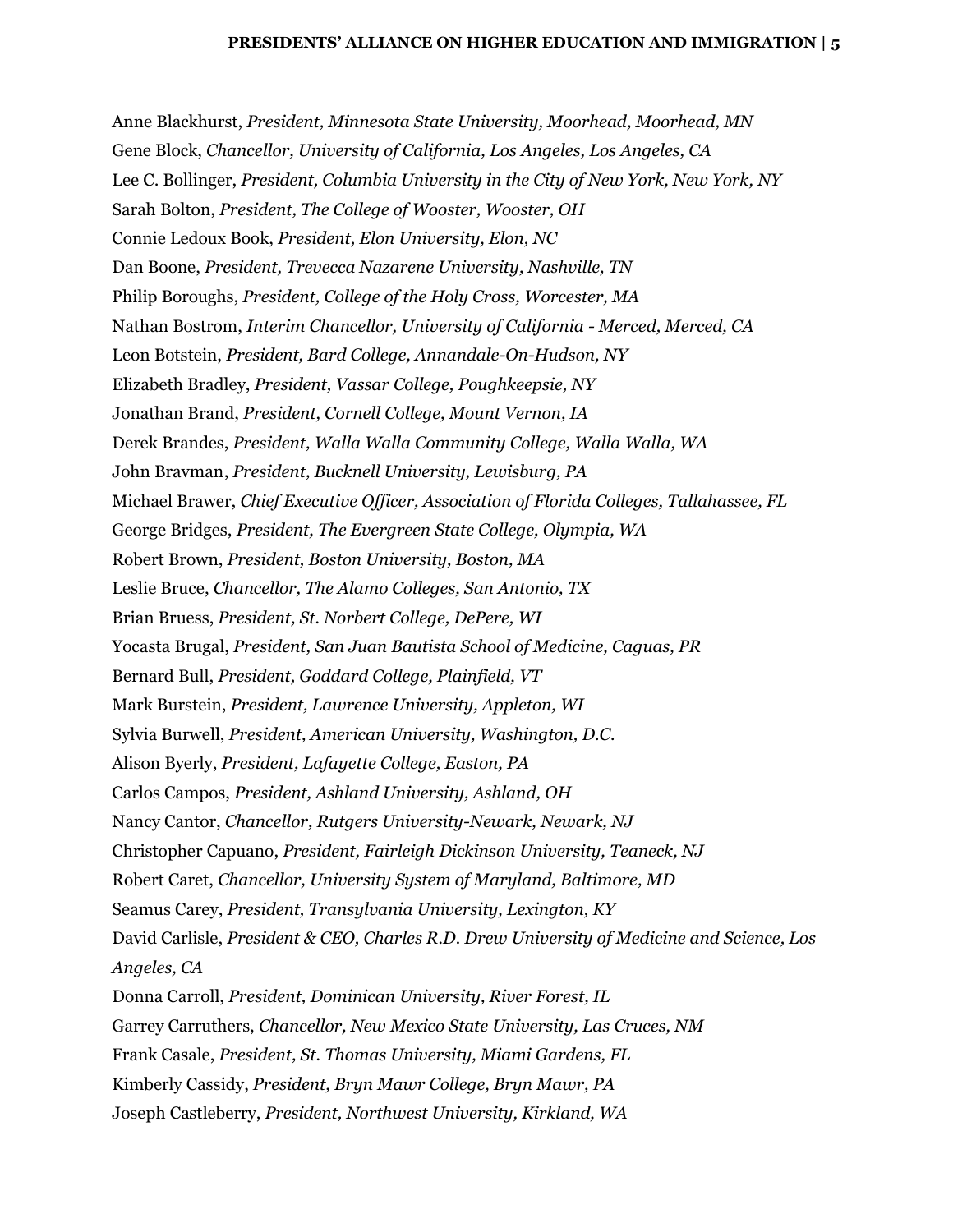Joseph Castro, *President, California State University, Fresno, Fresno, CA* F. Javier Cevallos, *President, Framingham State University, Framingham, MA* Rita Cheng, *President, Northern Arizona University, Flagstaff, AZ* Carol Christ, *Chancellor, University of California, Berkeley, Berkeley, CA* Donald Christian, *President, SUNY New Paltz, New Paltz, NY* Greg Christy, *President, Northwestern College, Orange City, IA* James Clark, *President, South Carolina State University, Orangeburg, SC* John Clark, *President, Western Connecticut State University, Danbury, CT* Daisy Cocco De Filippis, *President, Naugatuck Valley Community College, Waterbury, CT* Noelle E. Cockett, *President, Utah State University, Logan, UT* Soraya M. Coley, *President, California State Polytechnic University, Pomona, Pomona, CA* Shirley M. Collado, *President, Ithaca College, Ithaca, NY* Darron Collins, *President, College of the Atlantic, Bar Harbor, ME* Michael Collins, *Chancellor and SVP for the Health Sciences, University of Massachusetts Medical School, Worcester, MA* Leandro Colon, *Interim President, Pontifical Catholic University of Puerto Rico, Ponce, PR* Jane Conoley, *President, California State University Long Beach, Long Beach, CA* Jean Conway, *President, Eastfield College, Mesquite, TX* John Cook, *President, Springfield Technical Community College, Springfield, MA* Eugene Cornacchia, *President, Saint Peter's University, Jersey City, NJ* Daniel Corr, *President, Arizona Western College, Yuma, AZ* Debbie Cottrell, *President, Texas Lutheran University, Seguin, TX* William Covino, *President, California State University, Los Angeles, Los Angeles, CA* Alan Cramb, *President, Illinois Institute of Technology, Chicago, IL* Isiaah Crawford, *President, University of Puget Sound, Tacoma, WA* Sean Creighton, *President, SOCHE, Dayton, OH* Nancy Crimmin, *President, Becker College, Worcester, MA* Raymond Crossman, *President, Adler University, Chicago, IL* Michael M. Crow, *President, Arizona State University, Tempe, AZ* José Luis Cruz , *Executive Vice Chancellor and University Provost, City University of New York, New York, NY* Mary Cullinan, *President, Eastern Washington University, Cheney, WA* Alan Cureton, *President, University of Northwestern, St. Paul, St. Paul, MN* Mahesh Daas, *President, Boston Architectural College, Boston, MA* Kelly Damphousse, *Chancellor, Arkansas State University, Jonesboro, AR*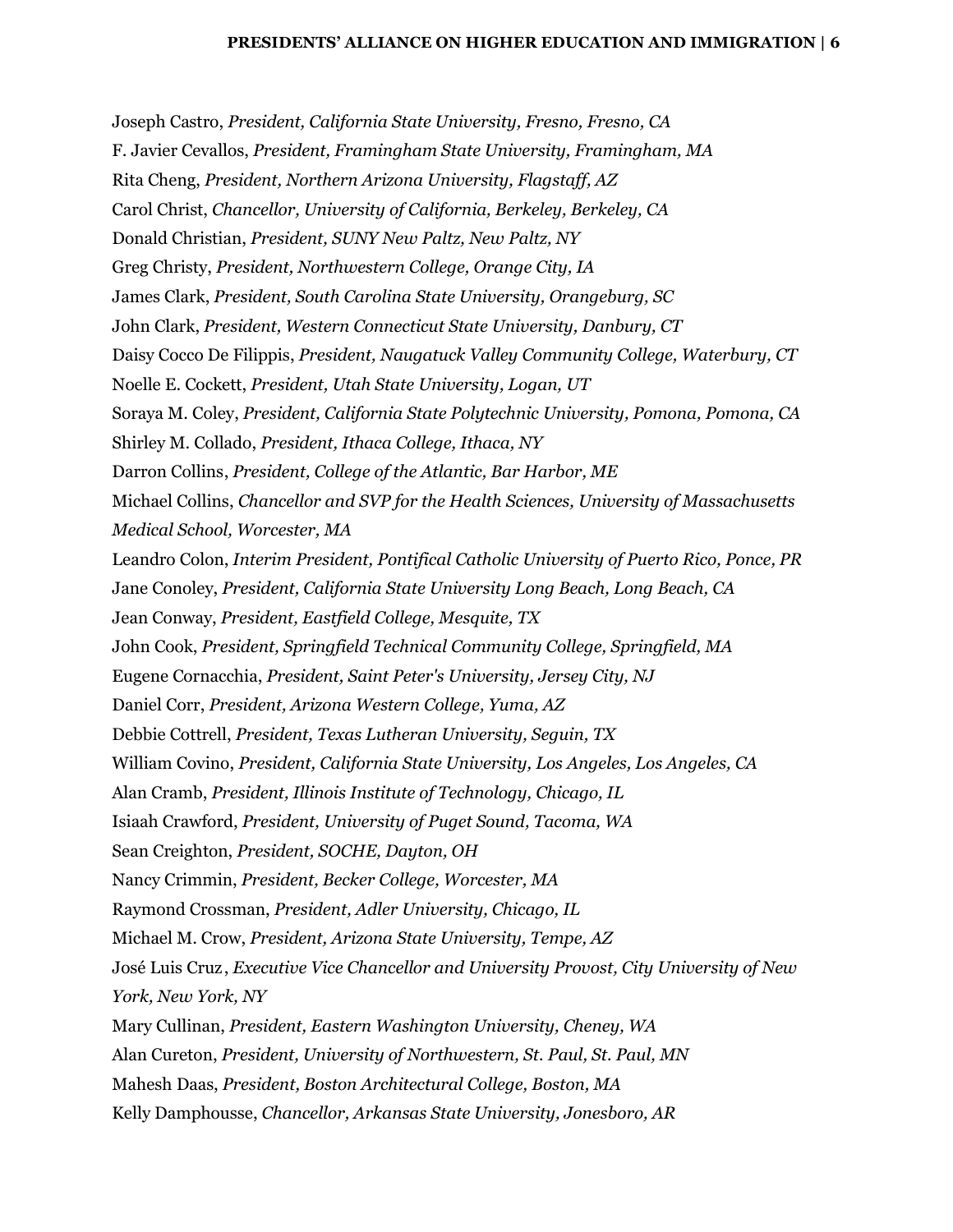Janine Davidson, *President, Metropolitan State University of Denver, Denver, CO* Roger Davis, *President, Community College of Beaver County, Monaca, PA* Elizabeth Davis, *President, Furman University, Greenville, SC* Miles Davis, *President, Linfield College, McMinnville, OR* Phyllis Dawkins, *President, Bennett College, Greensboro, NC* Adela de la Torre, *President, San Diego State University, San Diego, CA* Sean Decatur, *President, Kenyon College, Gambier, OH* John J. DeGioia, *President, Georgetown University, Washington, D.C.* Kent Devereaux, *President, Goucher College, Baltimore, MD* Jorge Díaz-Herrera, *President, Keuka College, Keuka Park, NY* Beth Dobkin, *President, Westminster College, Salt Lake City, UT* Laura Douglas, *President, Bristol Community College, Fall River, MA* Michael V. Drake, *President, The Ohio State University, Columbus, OH* Margaret Drugovich, *President, Hartwick College, Oneonta, NY* William Dudley, *President, Washington & Lee University, Lexington, VA* Harry Dumay, *President, College of Our Lady of the Elms, Chicopee, MA* Deba Dutta, *Chancellor, University of Michigan-Flint, Flint, MI* Taylor Eighmy, *President, University of Texas at San Antonio, San Antonio, TX* Christopher Eisgruber, *President, Princeton University, Princeton, NJ* Jackie Elliott, *President, Central Arizona College, Coolidge, AZ* Margee Ensign, *President, Dickinson College, Carlisle, PA* Mark H. Erickson, *President, Northampton Community College, Bethlehem Township, PA* Christina Espinosa-Pieb, *Interim President, De Anza College, Cupertino, CA* A. Gabriel Esteban, *President, DePaul University, Chicago, IL* Joyce Ester, *President, Normandale Community College, Bloomington, MN* Thomas Evans, *President, University of the Incarnate Word, San Antonio, TX* Scott Evenbeck, *President, Guttman Community College, New York, NY* Donald Farish, *President, Roger Williams University, Bristol, RI* Jane K. Fernandes, *President, Guilford College, Greensboro, NC* Ivan Filby, *President, Greenville University, Greenville, IL* David Finegold, *President, Chatham University, Pittsburgh, PA* Paul Fitzgerald, *President, University of San Francisco, San Francisco, CA* John Anthony "Tony" Floyd, *President, Mars Hill University, Mars Hill, NC* Charles Flynn, *President, College of Mount Saint Vincent, Bronx, NY* Tony Frank, *Chancellor, Colorado State University System, Denver, CO*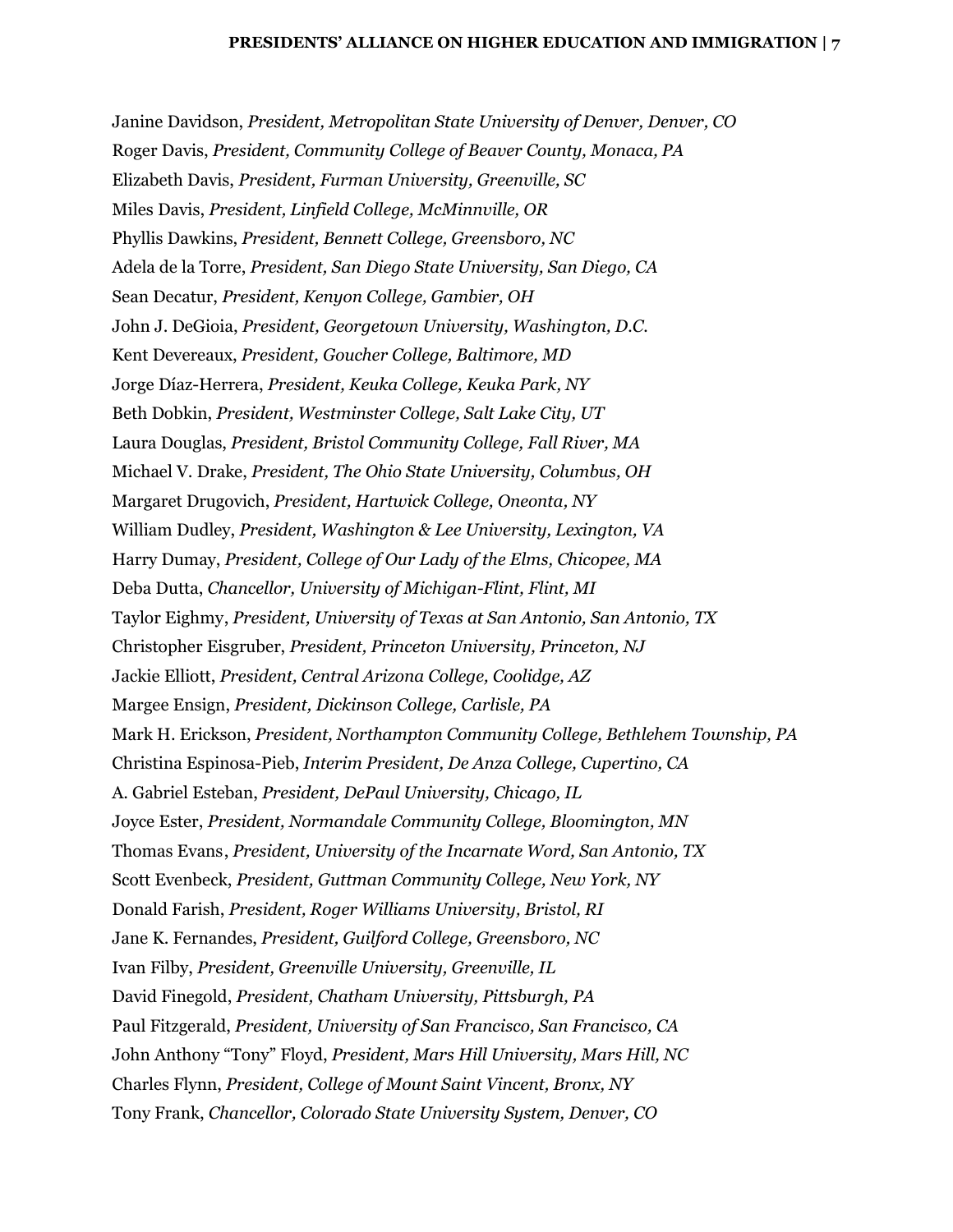Lisa Freeman, *President, Northern Illinois University, DeKalb, IL* Julio Frenk, *President, University of Miami, Coral Gables, FL* John Fry, *President, Drexel University, Philadelphia, PA* Rex Fuller, *President, Western Oregon University, Monmouth, OR* Joan Gabel, *President, University of Minnesota, Minneapolis, MN* Joe Garcia, *President, Colorado Community College System, Denver, CO* Martha Garcia, *President, Imperial Valley College, Imperial, CA* John Garvey, *President, The Catholic University of America, Washington, D.C.* James Gaudino, *President, Central Washington University, Ellensburg, WA* Michael Geisler, *President, Manhattanville College, Purchase, NY* Conrado Bobby Gempesaw, *President, St. John's University, Queens, NY* Mary Ellen Gevelinger, *President, Edgewood College, Madison, WI* Mark Ghan, *Acting President, Western Nevada College, Carson City, NV* Jonathan Gibralter, *President, Wells College, Aurora, NY* Gloria Gibson, *President, Northeastern Illinois University, Chicago, IL* Jerome Gilbert, *President, Marshall University, Huntington, WV* Franklin Gilliam, *Chancellor, University of North Carolina at Greensboro, Greensboro, NC* Howard Gillman, *Chancellor, University of California, Irvine, Irvine, CA* Lane Glenn, *President, Northern Essex Community College, Haverfill, MA* Jorge G. Gonzalez, *President, Kalamazoo College, Kalamazoo, MI* Connie Gores, *President, Southwest Minnesota State University, Marshall, MN* David Greene, *President, Colby College, Waterville, ME* Judith Maxwell Greig, *President, Notre Dame de Namur University, Belmont, CA* Bryon Grigsby, *President, Moravian College, Bethlehem, PA* Amy Gutmann, *President, University of Pennsylvania, Philadelphia, PA* Daniel Habuki, *President, Soka University of America, Aliso Viejo, CA* Phoebe Haddon, *Chancellor, Rutgers University-Camden, Camden, NJ* Jeremy Haefner, *Chancellor, University of Denver, Denver, CO* Greg Haile, *President, Broward College, Fort Lauderdale, FL* Andrew Hamilton, *President, New York University, New York, NY* David Haney, *President, Centenary University, Hackettstown, NJ* Phil Hanlon, *President, Dartmouth College, Hanover, NH* Dennis Hanno, *President, Wheaton College (Massachusetts), Norton, MA* Maria Harper-Marinick, *Chancellor, Maricopa Community College District, Tempe, AZ* James T. Harris, *President, University of San Diego, San Diego, CA*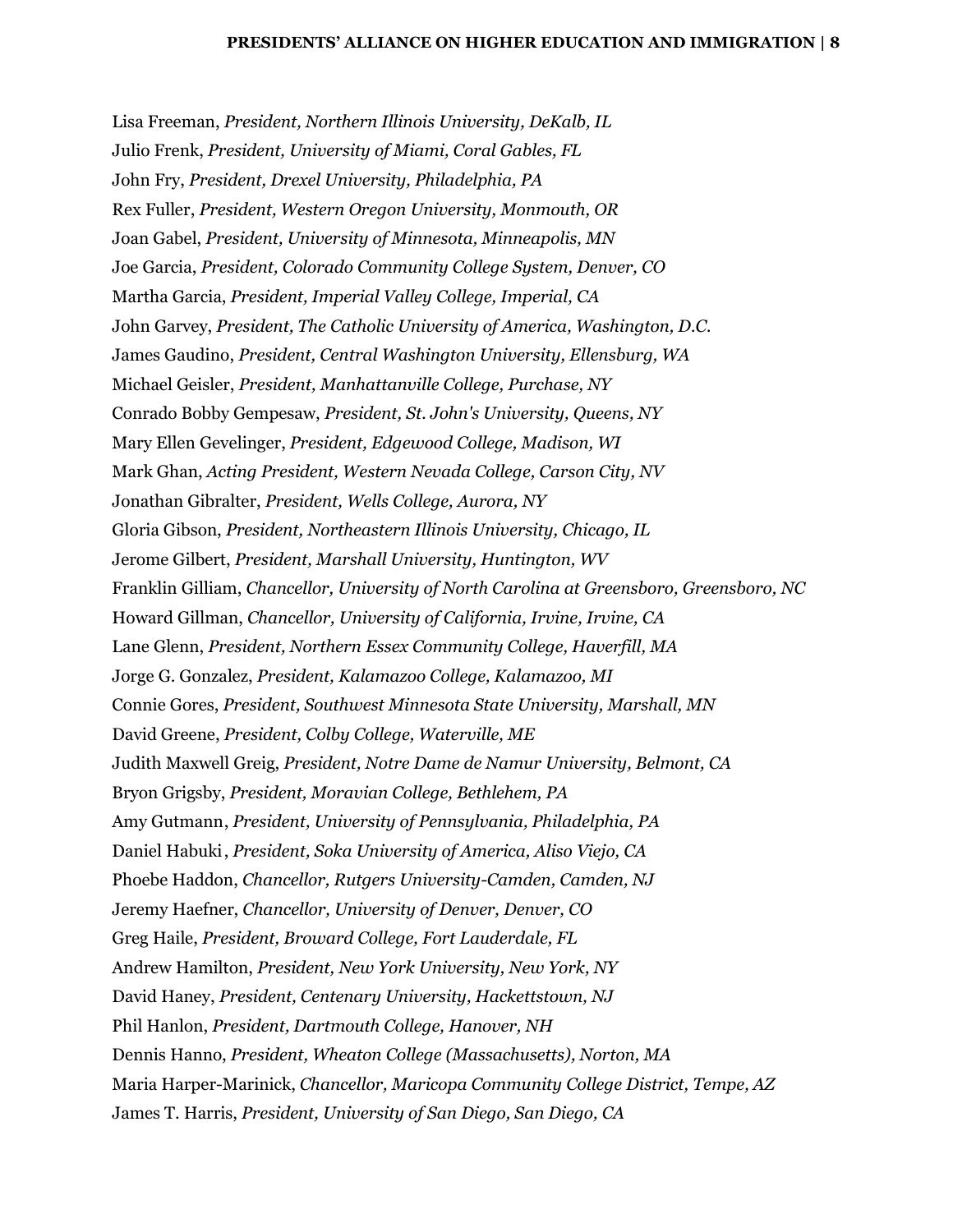David Harrison, *President, Columbus State Community College, Columbus, OH* Dianne Harrison, *President, California State University Northridge, Northridge, CA* Joseph Harroz, Jr., *President, University of Oklahoma, Norman, OK* Kathleen Hart, *President, San Joaquin Delta College, Stockton, CA* Marjorie Hass, *President, Rhodes College, Memphis, TN* Nathan Hatch, *President, Wake Forest University, Winston Salem, NC* Samuel Hawgood, *Chancellor, University of California San Francisco, San Francisco, CA* Joyce Helens, *President, Great Basin College, Elko, NV* Richard J. Helldobler, *President, William Paterson University, Wayne, NJ* Sue Henderson, *President, New Jersey City University, Jersey City, NJ* James Herbert, *President, University of New England, Biddeford, ME* Gregory Hess, *President, Wabash College, Crawfordsville, IN* Kathleen Hetherington, *President, Howard Community College, Columbia, MD* Karin Hilgersom, *President, Truckee Meadows Community College, Reno, NV* Elizabeth L. Hillman, *President, Mills College, Oakland, CA* Ora Hirsch Pescovitz, *President, Oakland University, Rochester, MI* John Hitt, *President, University of Central Florida, Orlando, FL* David Hoag, *President, Warner University, Lake Wales, FL* Samuel Hoi, *President, Maryland Institute College of Art, Baltimore, MD* Anne Holton, *Interim President, George Mason University, Fairfax, VA* Michael Horowitz, *President, TCS Education System, Chicago, IL* Mayme Hostetter, *President, Relay Graduate School, New York, NY* Ali Houshmand, *President, Rowan University, Glassboro, NJ* Freeman Hrabowski, *President, University of Maryland, Baltimore County (UMBC), Baltimore, MD* Meghan Hughes, *President, Community College of Rhode Island, Newport, RI* Robert Huntington, *President, Heidelberg University, Tiffin, OH* Gayle Hutchinson, *President, California State University, Chico, Chico, CA* Kent Ingle, *President, Southeastern University, Lakeland, FL* Tom Insko, *President, Eastern Oregon University, La Grande, OR* Wolde-Ab Isaac, *Chancellor, Riverside Community College District, Riverside, CA* Thomas Isekenegbe, *President, Bronx Community College-CUNY, Bronx, NY* Robert Iuliano, *President, Gettysburg College, Gettysburg, PA* John Jackson, *President, William Jessup University, Rocklin, CA* Farnam Jahanian, *President, Carnegie Mellon University, Pittsburgh, PA*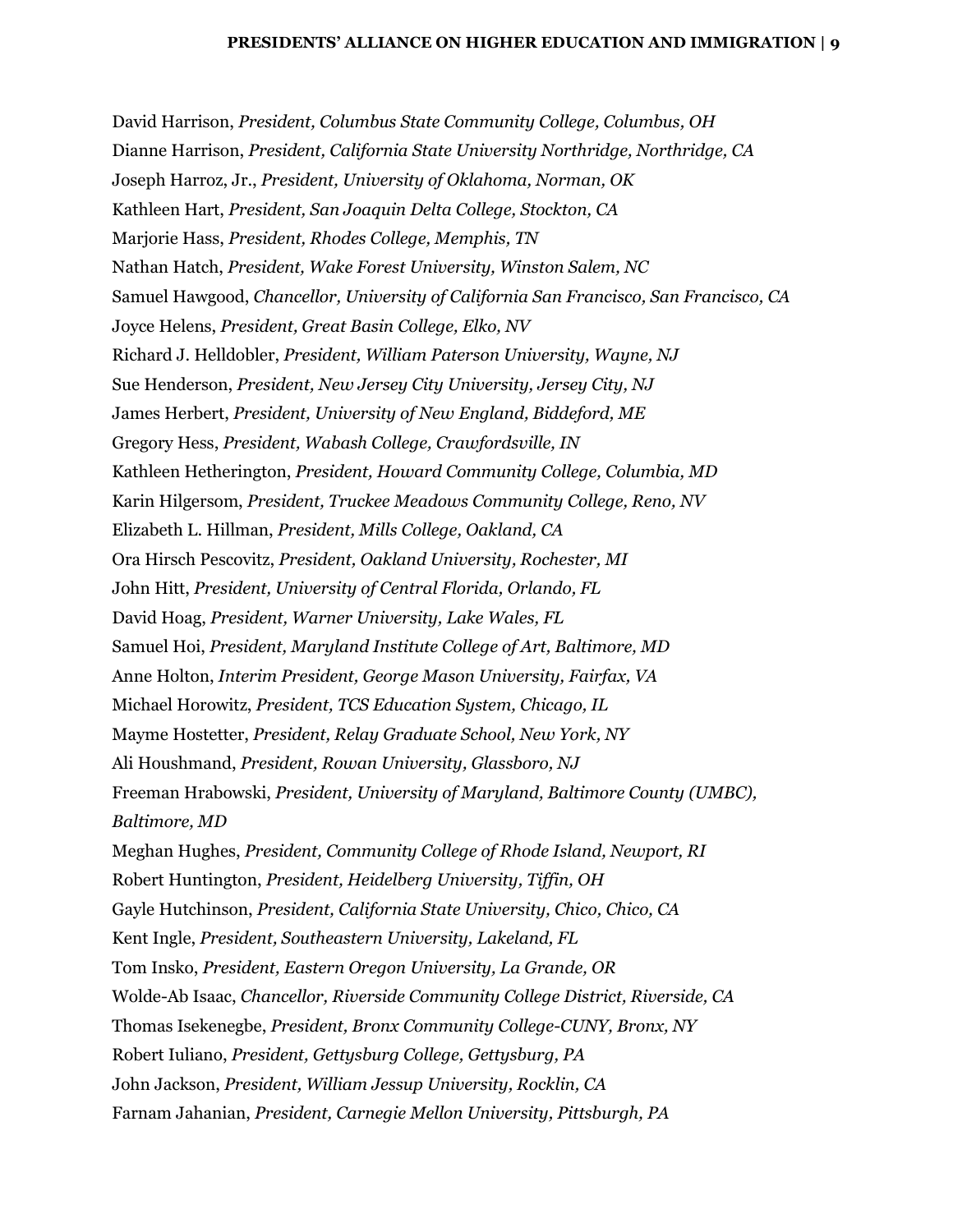Anthony Jenkins, *President, West Virginia State University, Institute, WV* Len Jessup, *President, Claremont Graduate University, Claremont, CA* Christine Johnson, *Chancellor, Community Colleges of Spokane, Spokane, WA* Paula A. Johnson, *President, Wellesley College, Wellesley, MA* Marc Johnson, *President, University of Nevada, Reno, Reno, NV* Robert Johnson, *Chancellor, University of Massachusetts Dartmouth, Dartmouth, MA* Paul Johnson, *President, Colorado School of Mines, Golden, CO* Robert Jones, *Chancellor, University of Illinois at Urbana-Champaign, Champaign, IL* Tuajuanda Jordan, *President, St. Mary's College of Maryland, St. Mary's City, MD* Laurie Joyner, *President, Saint Xavier University, Chicago, IL* Cristle Collins Judd, *President, Sarah Lawrence College, Bronxville, NY* Mary Ellen Jukoski, *President, Three Rivers Community College, Norwich, CT* Ellen Junn, *President, California State University, Stanislaus, Turlock, CA* Linda Kaminski, *President, Yakima Valley College, Yakima, WA* Thomas Katsouleas, *President, University of Connecticut, Storrs, CT* Tom Keegan, *President, Skagit Valley College, Mount Vernon, WA* John Keenan, *President, Salem State University, Salem, MA* Marisa Kelly, *President, Suffolk University, Boston, MA* Ellen Kennedy, *President, Berkshire Community College, Pittsfield, MA* Harvey Kesselman, *President, Stockton University, Galloway, NJ* Predeep Khosla, *Chancellor, University of California San Diego, La Jolla, CA* Chris Kimball, *President, California Lutheran University, Thousands Oaks, CA* Lee King, *President, Lees-McRae College, Banner Elk, NC* Raynard Kington, *President, Grinnell College, Grinnell, IA* John Knapp, *President, Washington & Jefferson College, Washington, PA* Marvin Krislov, *President, Pace University, New York, NY* Ralph Kuncl, *President, University of Redlands, Redlands, CA* Susan Lamb, *President, Diablo Valley College, Pleasant Hill, CA* Cynthia Larive, *Chancellor, University of California Santa Cruz, Santa Cruz, CA* Pareena Lawrence, *President, Hollins University, Roanoke, VA* Terrence Leas, *President, Big Bend Community College, Moses Lake, WA* Paul LeBlanc, *University President, Southern New Hampshire University, Manchester, NH* Thomas LeBlanc, *President, The George Washington University, Washington, D.C.* Daniel Lemons, *President, Lehman College of the City University of New York, Bronx, NY* David Levinson, *President, Norwalk Community College, Norwalk, CT*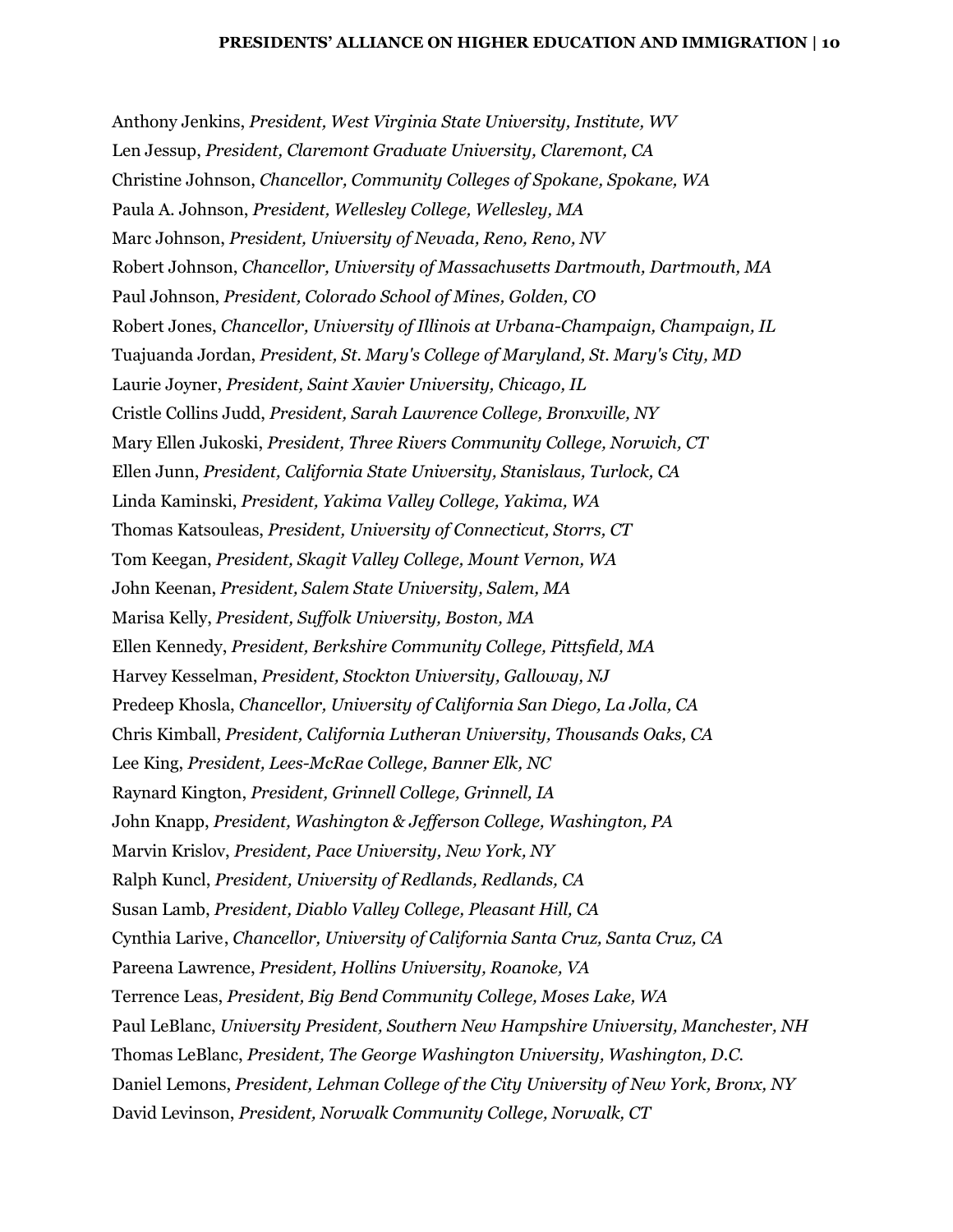Willard Lewallen, *President, Hartnell College, Salinas, CA* Devorah Lieberman, *President, University of La Verne, La Verne, CA* Ron Liebowitz, *President, Brandeis University, Waltham, MA* Brian F. Linnane, *President, Loyola Marymount University, Baltimore, MD* David Livingston, *President, Lewis University, Romeoville, IL* Michael Lovell, *President, Marquette University, Milwaukee, WI* Elaine Maimon, *President, Governors State University, University Park, IL* Ali R. Malekzadeh, *President, Roosevelt University, Chicago, IL* Maud Mandel, *President, Williams College, Williamstown, MA* Andrew D. Martin, *Chancellor, Washington University in St. Louis, St. Louis, MO* Dan Martin, *President, Seattle Pacific University, Seattle, WA* Biddy Martin, *President, Amherst College, Amherst, MA* George Martin, *President, St. Edward's University, Austin, TX* Michael Martin, *President, Florida Gulf Coast University, Ft. Meyers, FL* Harold L. Martin, Jr., *Chancellor, North Carolina Agricultural & Technical State University, Greensboro, NC* Tisa Mason, *President, Fort Hays State University, Hays, KS* Félix V. Matos Rodríguez, *Chancellor, City University of New York, New York City, NY* Gary May, *Chancellor, University of California - Davis, Davis, CA* Dwight A. McBride, *President, The New School, New York, NY* Kathleen McCartney, *President, Smith College, Northampton, MA* Lester McCorn, *President, Clinton College, Rock Hill, SC* Mark McCoy, *President, DePauw University, Greencastle, IN* Thayne McCulloh, *President, Gonzaga University, Spokane, WA* Michael McDonough, *President, Raritan Valley Community College, Branchburg, NJ* Elizabeth McGee, *President, Seminole State College of Florida, Sanford, FL* Tim McGrath, *President, Golden West College, Huntington Beach, CA* Patricia McGuire, *President, Trinity Washington University, Washington, D.C.* David McInally, *President, Coe College, Cedar Rapids, IA* Joseph McShane, S.J., *President, Fordham University, New York, NY* Marta Meana, *Acting President, University of Nevada, Las Vegas, Las Vegas, NV* Diane Melby, *President, Our Lady of the Lake University, San Antonio, TX* Joshua Merchant, *President, Buena Vista University, Storm Lake, IA* Scott Miller, *President, Virginia Wesleyan University, Virginia Beach, VA* Judy Miner, *Chancellor, Foothill-De Anza Community College District, Los Altos Hills, CA*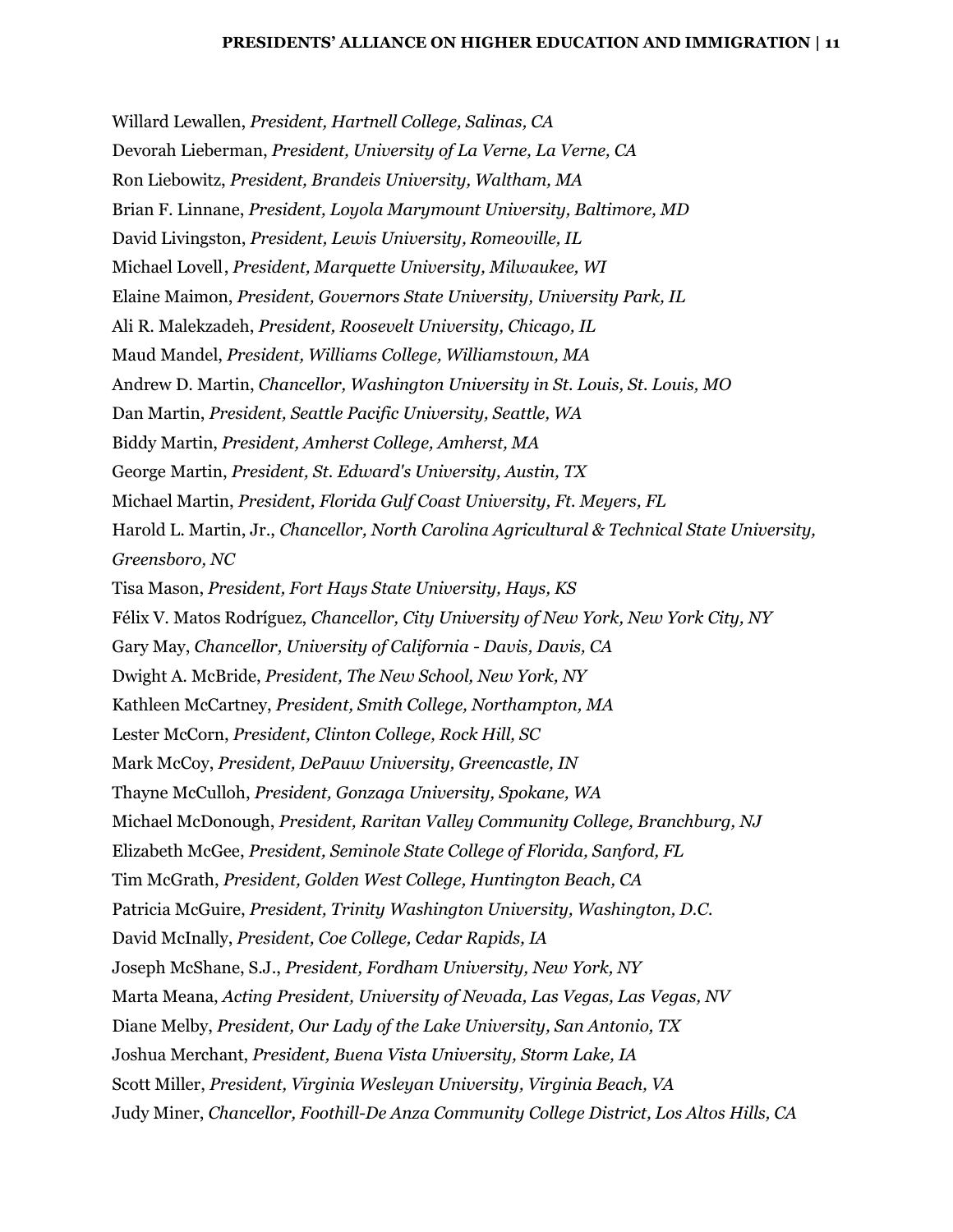Sam Minner, *President, New Mexico Highlands University, Las Vegas, NM* Judy Mitchell, *President, Joliet Junior College, Joliet, IL* Mark Mitsui, *President, Portland Community College, Portland, OR* Michael Mittelman, *President, Salus University, Elkins Park, PA* Agnes Mojica, *Chancellor, San German Campus of Interamerican University of Puerto Rico, San German, PR* Christopher Molloy, *Chancellor, Rutgers University-New Brunswick, New Brunswick, NJ* Jacqueline Moloney, *Chancellor, University of Massachusetts Lowell, Lowell, MA* Anthony Monaco, *President, Tufts University, Medford, MA* Bob Mong, *President, University of North Texas at Dallas, Dallas, TX* Carol Moore, *President, Columbia College, Columbia, SC* Tomás Morales, *President, California State University, San Bernardino, San Bernardino, CA* Stephen Morgan, *President, University of the West, Rosemead, CA* Leroy Morishita, *President, California State University, East Bay, Hayward, CA* Brad Mortensen, *President, Weber State University, Ogden, UT* Lynn Morton, *President, Warren Wilson College, Asheville, NC* Timothy Mottet, *President, Colorado State University Pueblo, Pueblo, CO* Shirley Mullen, *President, Houghton College, Houghton, NY* Anthony Munroe, *President, Essex County College, Newark, NJ* David Munson, *President, Rochester Institute of Technology, Rochester, NY* Kathleen Murray, *President, Whitman College, Walla Walla, WA* Janet Napolitano, *President, University of California System, Oakland, CA* Michelle Nealon, *President, The Chicago School of Professional Psychology, Los Angeles, CA* Robert Nelsen, *President, California State University, Sacramento, Sacramento, CA* Mark Nemec, *President, Fairfield University, Fairfield, CT* Ellen Neufeldt, *President, California State University San Marcos, San Marcos, CA* John J. Neuhauser, *President, Saint Michael's College, Colchester, VT* Krista Newkirk, *President, Converse College, Spartanburg, SC* Katherine Newman, *Interim Chancellor, University of Massachusetts, Boston, Boston, MA* Thuy Nguyen, *President, Foothill College, Los Altos Hills, CA* Gladys Nieves, *President, EDP University of Puerto Rico, San Juan, PR* Wilfredo Nieves, *President, Capital Community College, Hartford, CT* Ronald Nowaczyk, *President, Frostburg State University, Frostburg, MD* Elsa Núñez, *President, Eastern Connecticut State University, Willimantic, CT* Joseph Nyre, *President, Seton Hall University, South Orange, NJ*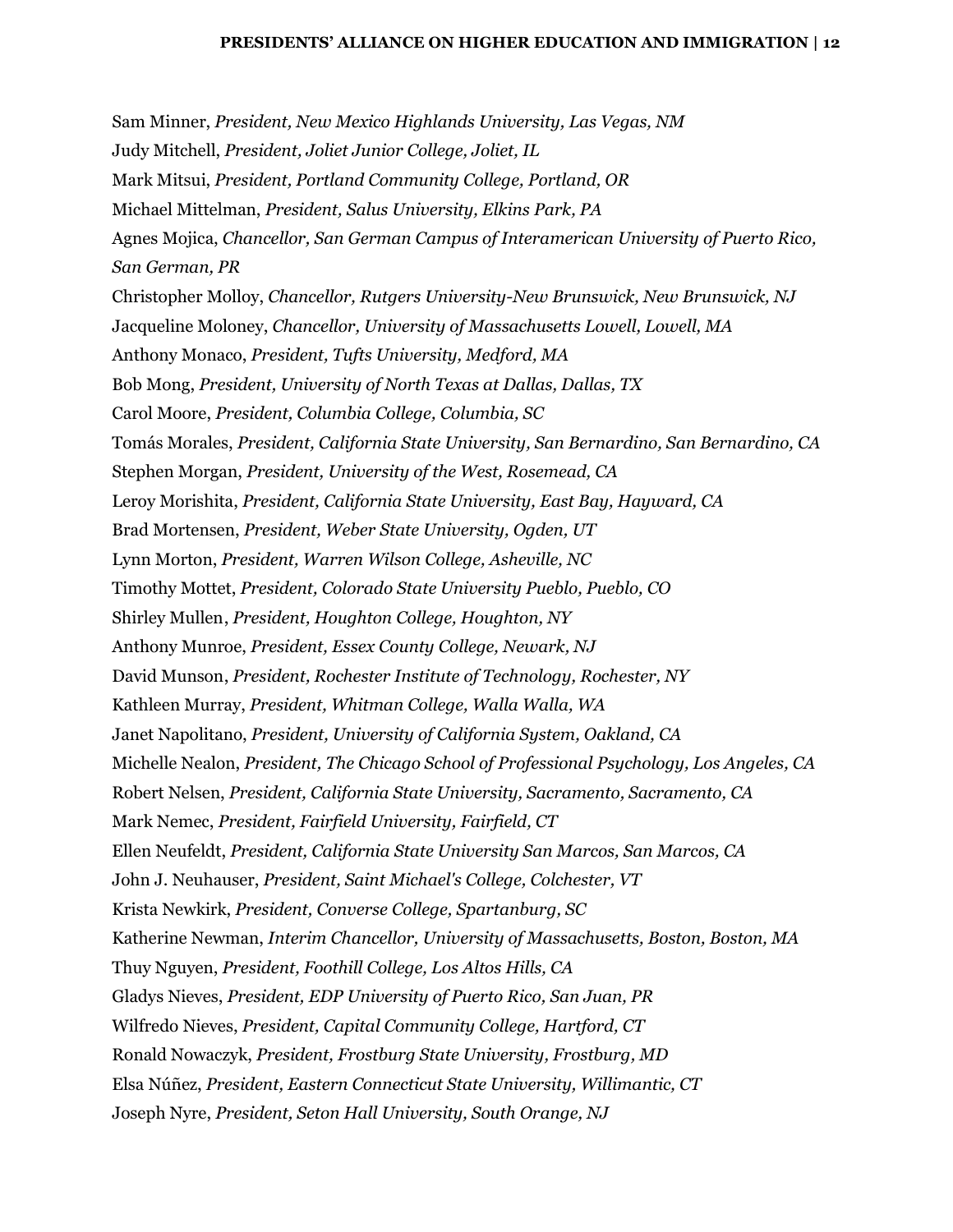Kevin O'Brien, S.J., *President, Santa Clara University, Santa Clara, CA* Maureen O'Connor, *President, Palo Alto University, Palo Alto, CA* Brennan O'Donnell, *President, Manhattan College, Bronx, NY* Eduardo Ochoa, *President, California State University, Monterey Bay, Seaside, CA* Melvin Oliver, *President, Pitzer College, Claremont, CA* Scott Olson, *President, Winona State University, Winona, MN* Linda Oubré, *President, Whittier College, Whittier, CA* David Oxtoby, *President Emeritus, Pomona College, Claremont, CA* Eduardo J. Padron, *President Emeritus, Miami Dade College, Miami, FL* Troy Paino, *President, University of Mary Washington, Fredericksburg, VA* Mary Papazian, *President, San Jose State University, San Jose, CA* Thomas Parham, *President, CSU Dominguez Hills, Carson, CA* Ava Parker, *President, Palm Beach State College, Lake Worth, FL* Annette Parker, *President, South Central College, North Mankato, MN* Bart Patterson, *President, Nevada State College, Henderson, NV* Laurie Patton, *President, Middlebury College, Middlebury, VT* Christina Paxson, *President, Brown University, Providence, RI* Mary Pearl, *University Dean, Macaulay Honors College of CUNY, New York City, NY* Luis Pedraja, *President, Quinsigamond Community College, Worcester, MA* M. Lee Pelton, *President, Emerson College, Boston, MA* Monte Perez, *President, Los Angeles Mission College, Los Angeles, CA* Daniel Phelan, *President, Jackson College, Jackson, MI* Sharon Pierce, *President, Minneapolis Community & Technical College, Minneapolis, MN* David Podell, *President, Massachusetts Bay Community College, Wellesley, MA* Martha E. Pollack, *President, Cornell University, Ithaca, NY* Deana Porterfield, *President, Roberts Wesleyan College, Rochester, NY* Steven Poskanzer, *President, Carleton College, Northfield, MN* David Potash, *President, Wilbur Wright College, Chicago, IL* Paul Pribbenow, *President, Augsburg University, Minneapolis, MN* Vincent Price, *President, Duke University, Durham, NC* Annette Prisco, *President, Felician University, Rutherford, NJ* Avis Proctor, *President, William Rainey Harper College, Palatine, IL* Carol Everhart Quillen, *President, Davidson College, Davidson, NC* Carlos Quiñones-Alfonso, *Presidente, Dewey University, San Juan, PR* Ravi Rajan, *President, CalArts, Valencia, CA*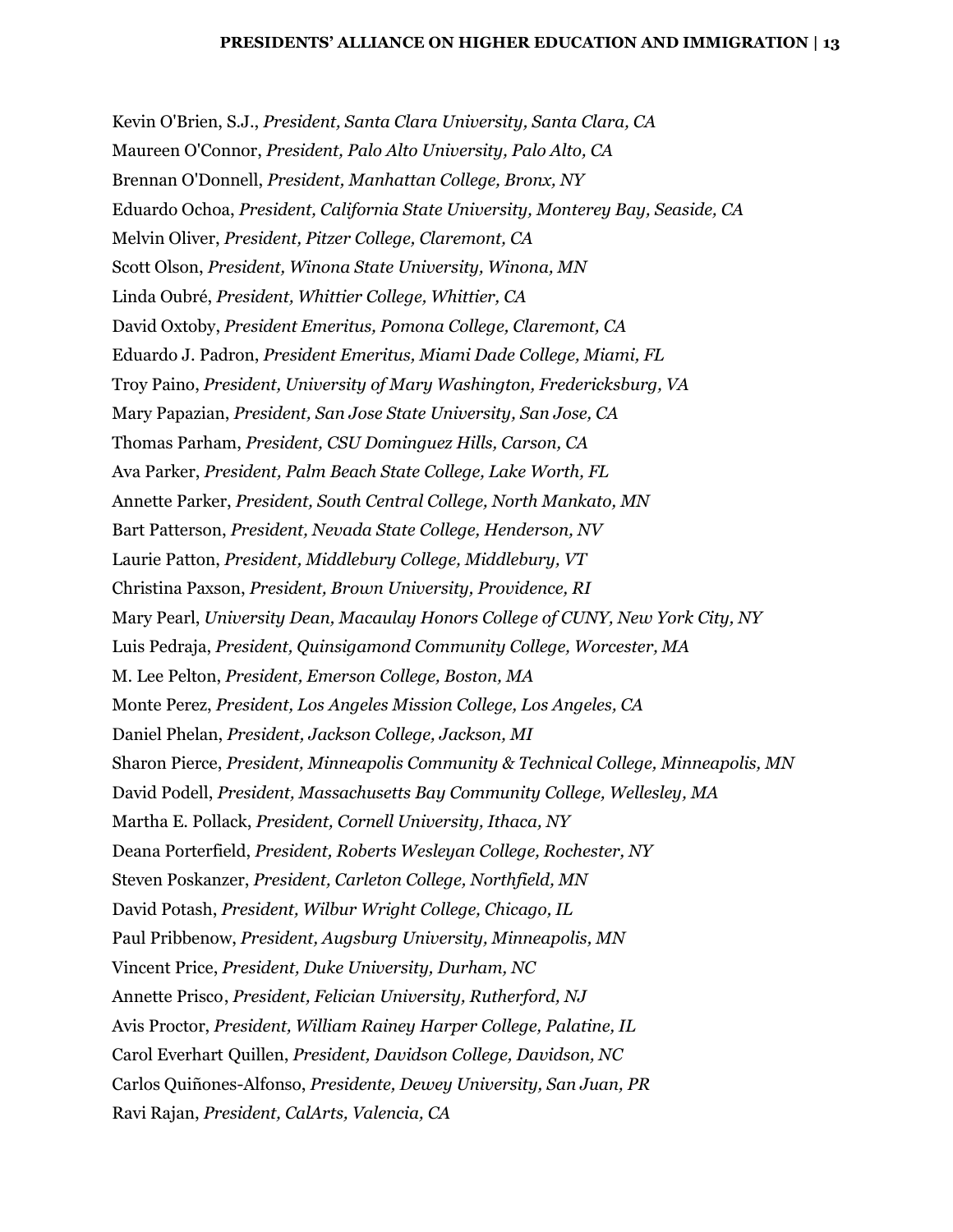Scott Ralls, *President, Northern Virginia Community College, Annandale, VA* Sabah Randhawa, *President, Western Washington University, Bellingham, WA* Edward Ray, *President, Oregon State University, Corvallis, OR* Wendy Raymond, *President, Haverford College, Haverford, PA* Mark Reed, *President, Saint Joseph's University, Philadelphia, PA* Shirley Reed, *President, South Texas College, McAllen, TX* L. Rafael Reif, *President, Massachusetts Institute of Technology, Cambridge, MA* Thom Reilly, *Chancellor, Nevada System of Higher Education, Las Vegas, NV* Shai Reshef, *President, University of the People, Pasadena, CA* Jim Richardson, *President, Wenatchee Valley College, Wenatchee, WA* Angie Richey, *President, Life Pacific College, San Dimas, CA* Christine Riordan, *President, Adelphi University, Garden City, NY* Valerie Roberson, *President, Roxbury Community College, Boston, MA* Cheryl Roberts, *President, Shoreline Community College, Shoreline, WA* Isabel Roche, *Interim President, Bennington College, Bennington, VT* Lyle Roelofs, *President, Berea College, Berea, KY* Becky Roloff, *President, St. Catherine University, St. Paul, MN* Clayton Rose, *President, Bowdoin College, Brunswick, ME* Steven Rose, *President, Passaic County Community College, Paterson, NJ* Thomas Rosenbaum, *President, California Institute of Technology, Pasadena, CA* Brian Rosenberg, *President, Macalester College, St. Paul, MN* Michael Roth, *President, Wesleyan University, Middletown, CT* Becky Rowley, *President, Clovis Community College, Clovis, NM* Christina Royal, *President, Holyoke Community College, Holyoke, MA* M. David Rudd, *President, University of Memphis, Memphis, TN* William Rudd, *President, Marietta College, Marietta, OH* Mim Runey, *Chancellor, Johnson & Wales University, Providence, RI* Judy Sakaki, *President, Sonoma State University, Rohnert Park, CA* Yves Salomon-Fernandez, *President, Greenfield Community College, Greenfield, MA* Peter Salovey, *President, Yale University, New Haven, CT* Frank Sanchez, *President, Rhode Island College, Providence, RI* Isa Sarac, *President, Virginia International University, Fairfax, VA* Jackson Sasser, *President, Santa Fe College, Gainesville, FL* Lawrence Schall, *President, Oglethorpe University, Atlanta, GA* Kim Schatzel, *President, Towson University, Townson, MD*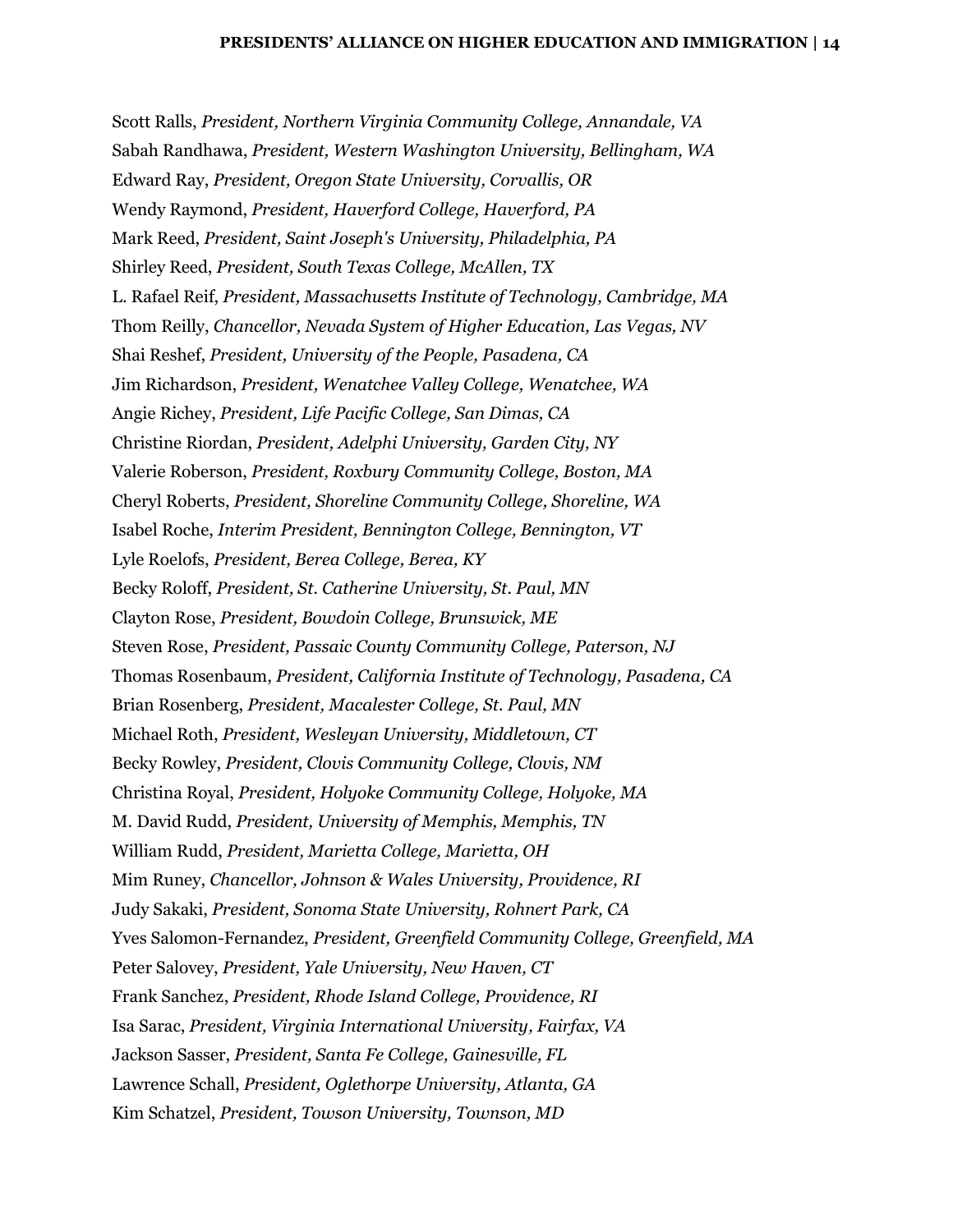Michael H. Schill, *President, University of Oregon, Eugene, OR* Mark Schlissel, *President, University of Michigan, Ann Arbor, MI* Linda Schott, *President, Southern Oregon University, Ashland, OR* Stephen Schutt, *President, Lake Forest College, Lake Forest, IL* William Scroggins, *President, Mt. San Antonio College, Walnut, CA* Douglas Searcy, *President, Barton College, Wilson, NC* Joel Seligman, *President, University of Rochester, Rochester, NY* William Serrata, *President, El Paso Community College, El Paso, TX* Jack Shannon, *President, Christian Brothers University, Memphis, TN* Muddassir Siddiqi, *CEO/President, Central College-Houston Community College System, Houston, TX* Jay Simmons, *President, Simpson College, Indianola, IA* Amit Singh, *President, Edmonds Community College, Lynnwood, WA* Ronald Slepitza, *President, Avila University, Kansas City, MO* James Smith, *President, Eastern Michigan University, Ypsilanti, MI* Kent Smith, *President, Langston University, Langston, OK* Valerie Smith, *President, Swarthmore College, Swarthmore, PA* Timothy Law Snyder, *President, Loyola Marymount University, Los Angeles, CA* Rosanne Somerson, *President, Rhode Island School of Design, Providence, RI* Michael Sorrell, *President, Paul Quinn College, Dallas, TX* Clayton Spencer, *President, Bates College, Lewiston, ME* Eric Spina, *President, University of Dayton, Dayton, OH* Samuel Stanley, *President, Stony Brook University, Stony Brook, NY* G. Gabrielle Starr, *President, Pomona College, Claremont, CA* Diane Steele, *President, University of Saint Mary, Leavenworth, KS* Carolyn Stefanco, *President, The College of Saint Rose, Albany, NY* Robin Steinback, *President, Moreno Valley College/Riverside Community College District, Moreno Valley, CA* Joseph E. Steinmetz, *Chancellor, University of Arkansas, Fayetteville, AR* Sonya Stephens, *President, Mount Holyoke College, South Hadley, MA* Claire Sterk, *President, Emory University, Atlanta, GA* Maryanne Stevens, *President, College of Saint Mary, Omaha, NE* Carlos Strikwerda, *President, Elizabethtown College, Elizabethtown, PA* Brian Strom, *Chancellor, Rutgers Biomedical and Health Sciences, Newark, NJ* Daniele Struppa, *President, Chapman University, Orange, CA*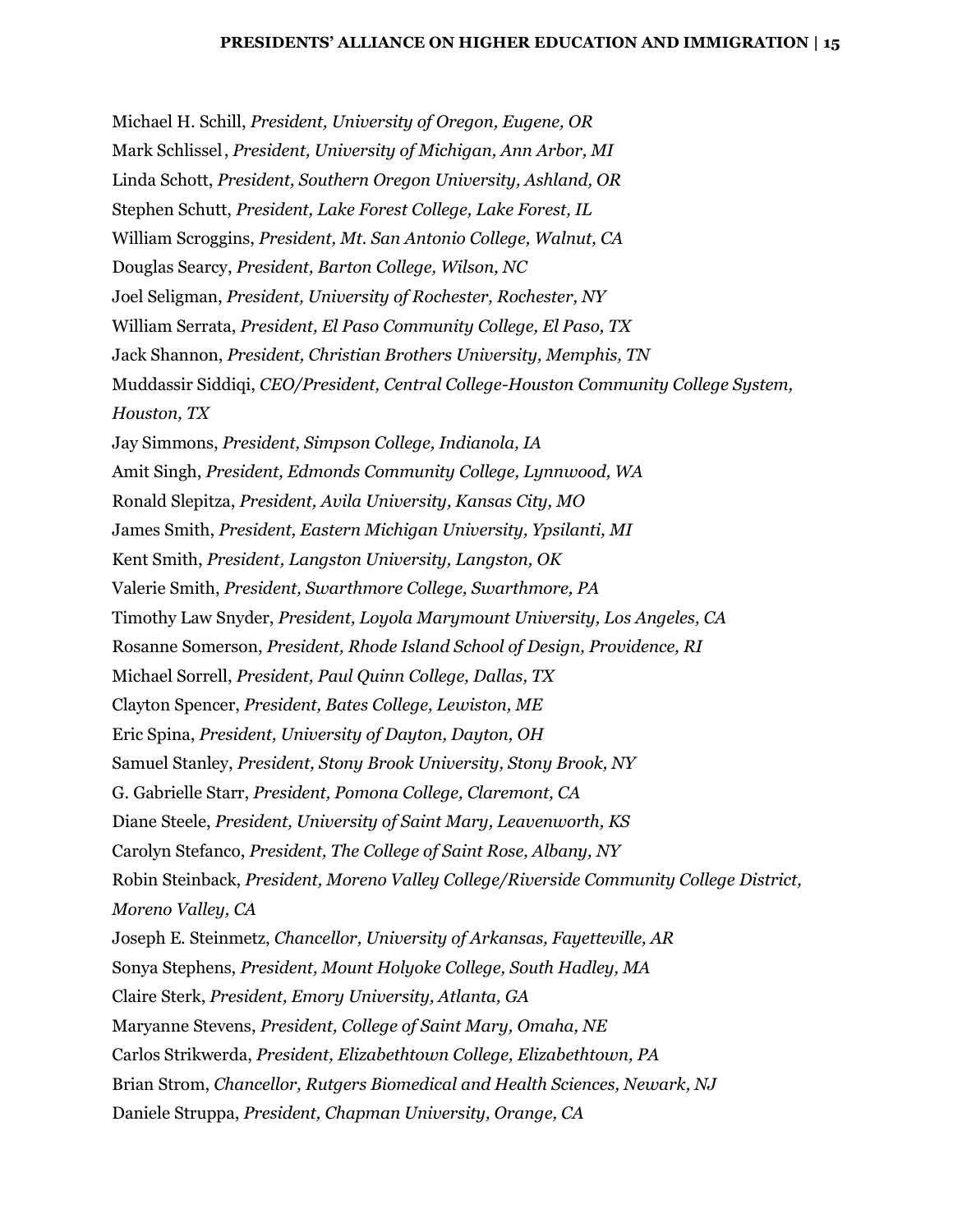Paul Stumb, *President, Cumberland University, Lebanon, TN* Kumble Subbaswamy, *Chancellor, University of Massachusetts Amherst, Amherst, MA* Roger Sublett, *President, Union Institute & University, Cincinnati, OH* Lori Sundberg, *President, Kirkwood Community College, Cedar Rapids, IL* Stephen Sundborg, S.J., *President, Seattle University, Seattle, WA* Stuart Msgr. Swetland, *President, Donnelly College, Kansas City, KS* John J. "Ski" Sygielski, *President, HACC, Central Pennsylvania's Community College, Harrisburg, PA* Jennie Ta, *President, CiAM (California Institute of Advanced Management), Alhambra, CA* Martin Tadlock, *Regional Chancellor, University of South Florida St. Petersburg, St. Petersburg, FL* Beck Taylor, *President, Whitworth University, Spokane, WA* Donald Taylor, *President, Cabrini University, Radnor, PA* Cynthia Teniente-Matson, *President, Texas A&M University-San Antonio, San Antonio, TX* Elissa Tenny, *President, School of the Art Institute of Chicago, Chicago, IL* W. Mark Tew, *President, Judson College, Marion, AL* Lewis Thayne, *President, Lebanon Valley College, Annville, PA* Larry Thompson, *President, Ringling College Of Art And Design Inc, Sarasota, FL* Quint Thurman, *President, University of the Southwest, Hobbs, NM* Laura Tiedens, *President, Scripps College, Claremont, CA* Jill Tiefenthaler, *President, Colorado College, Colorado Springs, CO* Ramon Torrecilha, *President, Westfield State University, Westfield, MA* William Tramontano, *President, Queens College, CUNY, Queens, NY* James Troha, *President, Juniata College, Huntingdon, PA* William Tsutsui, *President, Hendrix College, Conway, AR* Carmen Twillie Ambar, *President, Oberlin College, Oberlin, OH* Ashish Vaidya, *Interim President, St. Cloud State University, Saint Cloud, MN* Stuart Van Horn, *Chancellor, West Hills Community College District, Coalinga, CA* James Vander Hooven, *President, Mount Wachusett Community College, Gardner, MA* Robert Vela, *President, San Antonio College, San Antonio, TX* Michael Victor, *President, Mercyhurst University, Erie, PA* Framroze Virjee, *President, California State University, Fullerton, Fullerton, CA* Michael B. Wallerstein, *President, Baruch College, New York, NY* Ruth Watkins, *President, University of Utah, Salt Lake City, UT* Jerry Weber, *President, Bellevue College, Bellevue, WA*